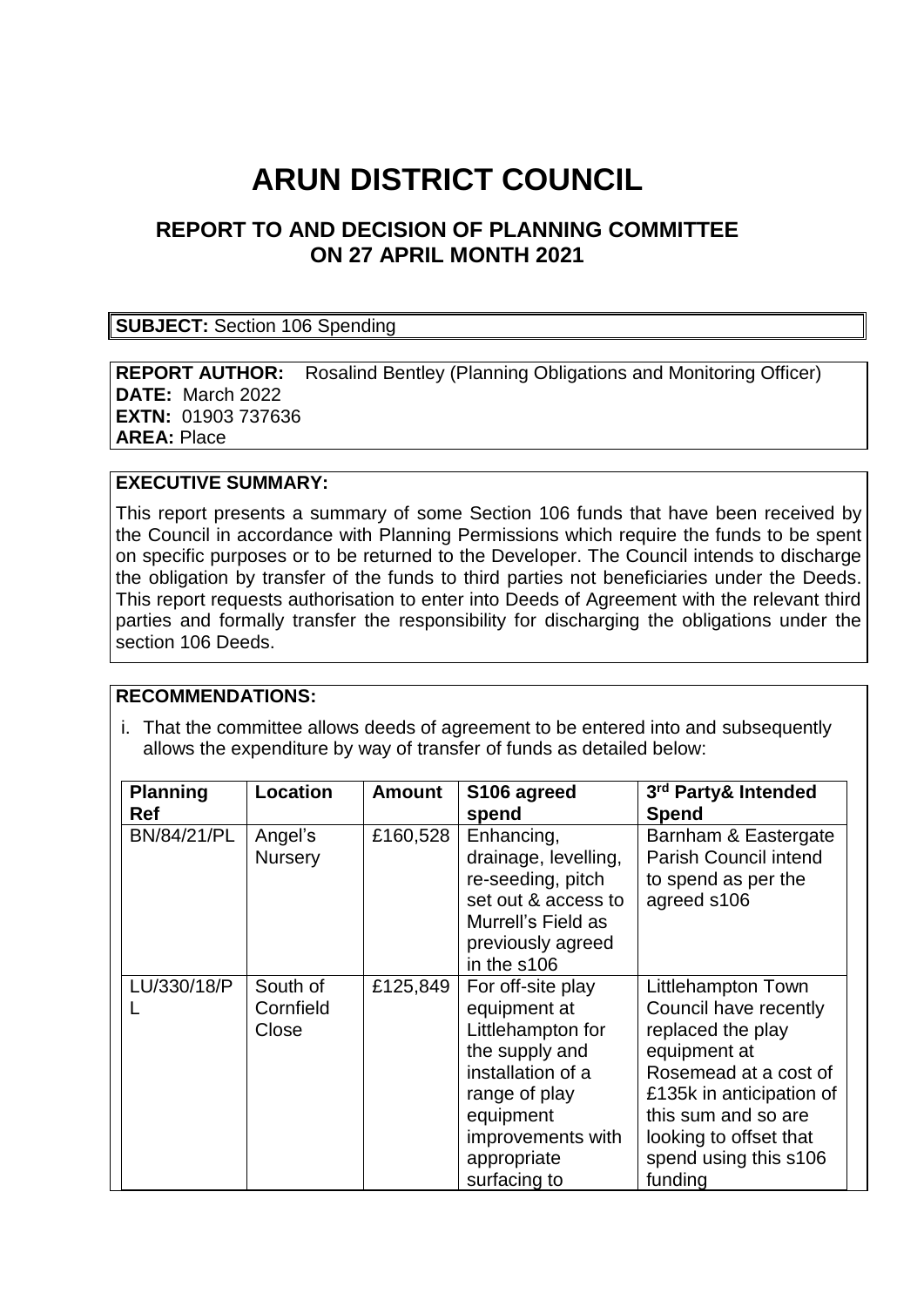|             |                                                       |         | enhance and<br>improve existing<br>facilities                                                                                                                      |                                                                                                                                                                                                                                                                                          |  |
|-------------|-------------------------------------------------------|---------|--------------------------------------------------------------------------------------------------------------------------------------------------------------------|------------------------------------------------------------------------------------------------------------------------------------------------------------------------------------------------------------------------------------------------------------------------------------------|--|
| A/144/15/PL | Land at<br>West End<br>Nursery,<br>Roundstone<br>Lane | £72,879 | To be used<br>towards promoting<br>and financing<br>community policing<br>and crime<br>reduction and<br>security initiatives<br>within the vicinity of<br>the site | <b>Sussex Police have</b><br>recently recruited more<br>officers in the teams<br>that cover this area.<br>They are also planning<br>to create a Wellbeing<br>Room at Littlehampton<br><b>Police Station. This</b><br>expenditure would be<br>in accordance with the<br>terms of the s106 |  |

ii. That the Committee approve the virement of funds in accordance with the Council Constitution for the financial recording of the S106 agreements.

## **1. BACKGROUND:**

- 1.1 Officers have considered the proposed enhancements and consider they would be appropriate, meet the requirements of the s106 and in all instances Arun are effectively an Agent (acting as an intermediary) to transfer funds once a deed of agreement with the 3<sup>rd</sup> party is completed. The deed of Agreement will ensure full legal responsibility will be at the hands of the 3<sup>rd</sup> party and Arun DC will be able to claw back funds from them should the s106 agreement criteria of spend not be fully met.
- 1.2 The Constitution under Part 6 Section 3.2.2 states that any virement of s106 funds over £25K needs authority from the relevant committee. The amounts the subject of this report exceed this limit. The report therefore recommends approval of the virement.

## **2. PROPOSAL(S):**

To agree the recommendations.

#### **3. OPTIONS:**

Not to agree and risk the held S106 funds having to be refunded to the developer

| 4. CONSULTATION:                                                                   |            |           |  |  |  |
|------------------------------------------------------------------------------------|------------|-----------|--|--|--|
| Has consultation been undertaken with:                                             | <b>YES</b> | <b>NO</b> |  |  |  |
| <b>Relevant Town/Parish Council</b>                                                | x          |           |  |  |  |
| <b>Relevant District Ward Councillors</b>                                          |            | х         |  |  |  |
| Other groups/persons (please specify)                                              |            |           |  |  |  |
| 5.<br>ARE THERE ANY IMPLICATIONS IN RELATION TO<br>THE FOLLOWING COUNCIL POLICIES: | <b>YES</b> | <b>NO</b> |  |  |  |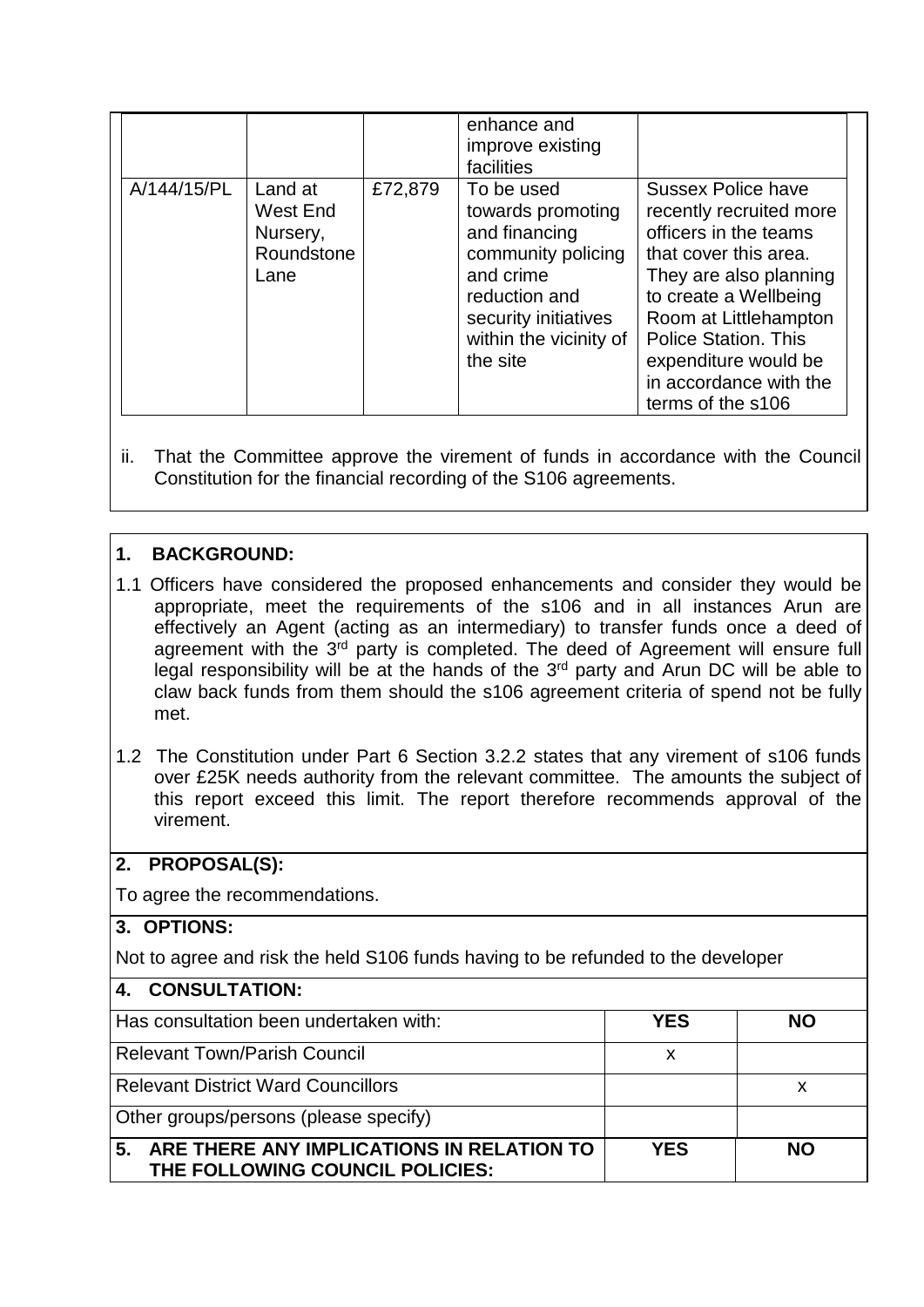| (Explain in more detail at 6 below)                              |   |   |
|------------------------------------------------------------------|---|---|
| Financial                                                        | X |   |
| Legal                                                            | x |   |
| Human Rights/Equality Impact Assessment                          |   | X |
| Community Safety including Section 17 of Crime &<br>Disorder Act | X |   |
| Sustainability                                                   |   | X |
| Asset Management/Property/Land                                   |   | X |
| Technology                                                       |   | X |
| Other (please explain)                                           |   | x |

## **6. IMPLICATIONS:**

#### **FINANCIAL**

The release of s106 funds over £25k must be authorised by the relevant committee. As explained in legal implications the funds will not be released until a deed of agreement has been completed. There is also a risk of refund if not spent in time.

## LEGAL

Section 106 of the Town and Country Planning Act 1990, as relevant, provides that *"Any person interested in land in the area of a local planning authority may, by agreement or otherwise, enter into an obligation (a) …..;(b)……;(c)…..; or (d )requiring a sum or sums to be paid to the authority …..on a specified date or dates or periodically.* The sums are to be paid for the purposes set out in the section 106 Deed, and if not used for that purpose it is repayable to the payer.

The purpose can be achieved by the Council executing the purpose itself (e.g procuring and fitting play equipment) or by asking a third party to do it. The third party can be a contractor in which case the decision to appoint the contractor (and on what terms) has to be made in accordance with contract standing orders; or it can be by a Parish Council or other public body in which case the decision to have the purpose executed by the Parish Council or other public (and on what terms) has to be made in accordance with the constitution. I order to ensure that the third party spends the funds on the specified purposes they are required to enter into a deed of Agreement with the Council which claws back money not spent on the specified purposes. The purposes are all within the powers of the Council.

#### CRIME AND DISORDER

By Section 6 of the Crime and Disorder Act 1998 the Council and its partners are required to formulate and implement a strategy for the reduction of crime and disorder in the area. Further Section 17 of the Crime and Disorder Act 1998 places a duty on the Council to exercise its various functions with due regard to the likely effect of the exercise of those functions, and the need to do all that it reasonably can to prevent crime and disorder in its area. The payment to the Sussex police is therefore within the powers of the Council.

## **7. REASON FOR THE DECISION:**